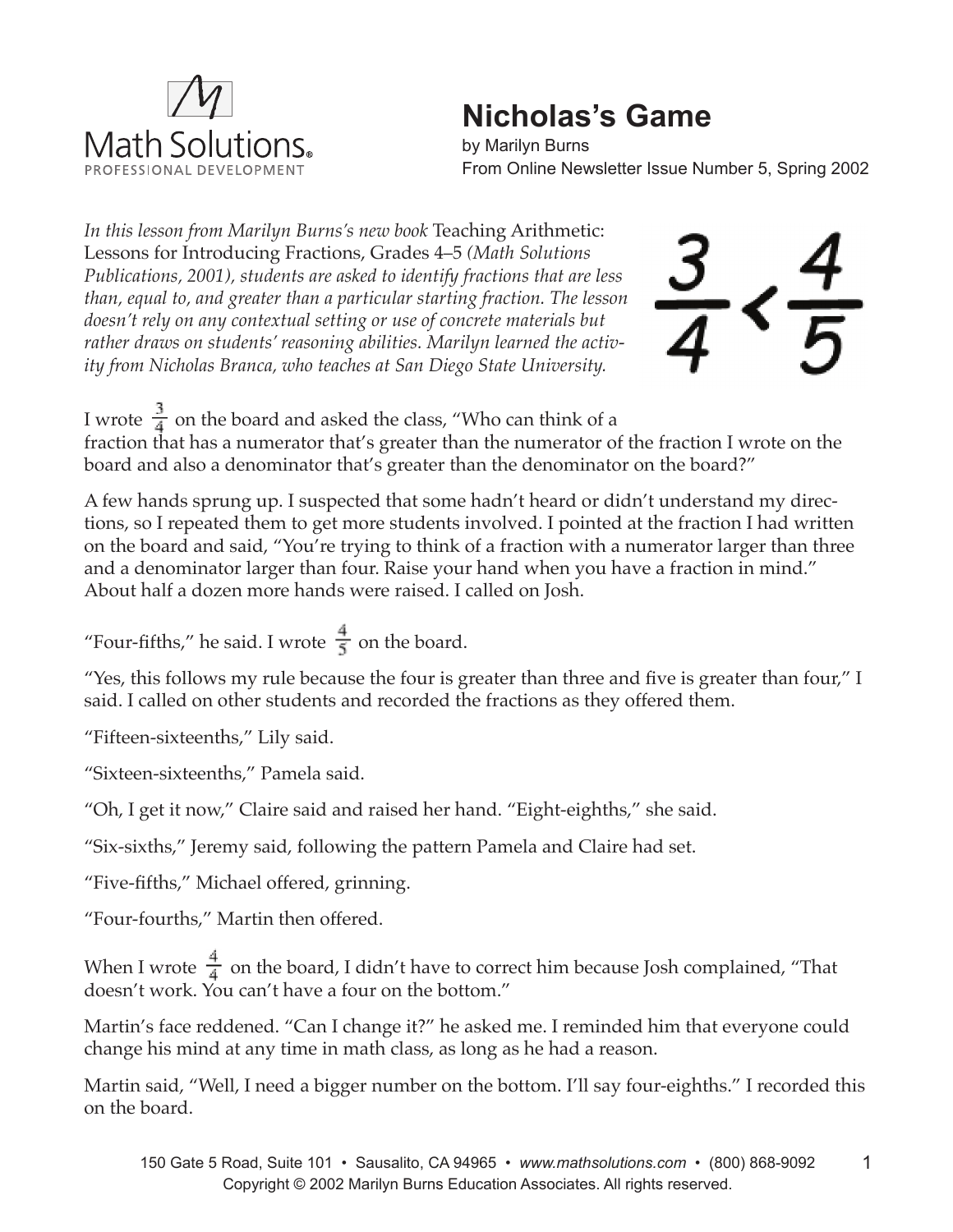## *Nicholas's Game,* continued

I then asked, "How many fractions do you think there are that follow the rule?"

"Lots," Rebecca said.

"There's an infinite amount," Andrew added.

"How do you know that there are an infinite number of possible fractions?" I asked Andrew.

He explained, "Because you can always think of bigger numbers, and you can pair different numbers together."

I then drew three columns on the board and labeled them  $\lt$ ,  $\lt$ ,  $\gt$ . I reviewed the signs and then pointed to the last column labeled with the "greater than" sign. I asked, "Who knows a fraction that follows the rule and also belongs in this column?" I waited until about half the students had raised their hands.

"My fraction, sixteen-sixteenths, works," Pamela said.

"Explain why," I said.

"It's the same as one, and three-fourths is less than one," she said with confidence. Several other students raised their hands.

"Mine works, too," Jeremy said. "Six-sixths is one."

"Who can think of a fraction for the 'greater than' column that's not equivalent to one?" I asked.

Sam raised a hand. "Seven-eighths works," he said. "I know that because three-fourths is the same as six-eighths, so seven-eighths has to be more."

I continued by asking the class for fractions for the other two columns, each time having the student explain her reasoning for the fraction she identified. Then I repeated the activity using three-eighths and then one-fourth as starting fractions. I continued the lesson until only ten minutes remained in the period. Then I stopped to give the homework assignment.

To avoid confusion when they were at home, I duplicated the directions for the homework and distributed them to the class:

## *Nicholas's Game*

*1. Rule three columns and label them <, =, >. Above the columns draw boxes for the numerator and denominator of the starting fraction.* 

*2. To find the starting fraction, roll a die twice. Use the smaller number for the numerator and the larger number for the denominator. (If both numbers you roll are the same, roll again so that the numerator and denominator of your starting fraction are different.)* 

*3. Write at least five fractions in each column. The numerator and denominator in each fraction you write must be greater than the numerator and denominator in the starting fraction.*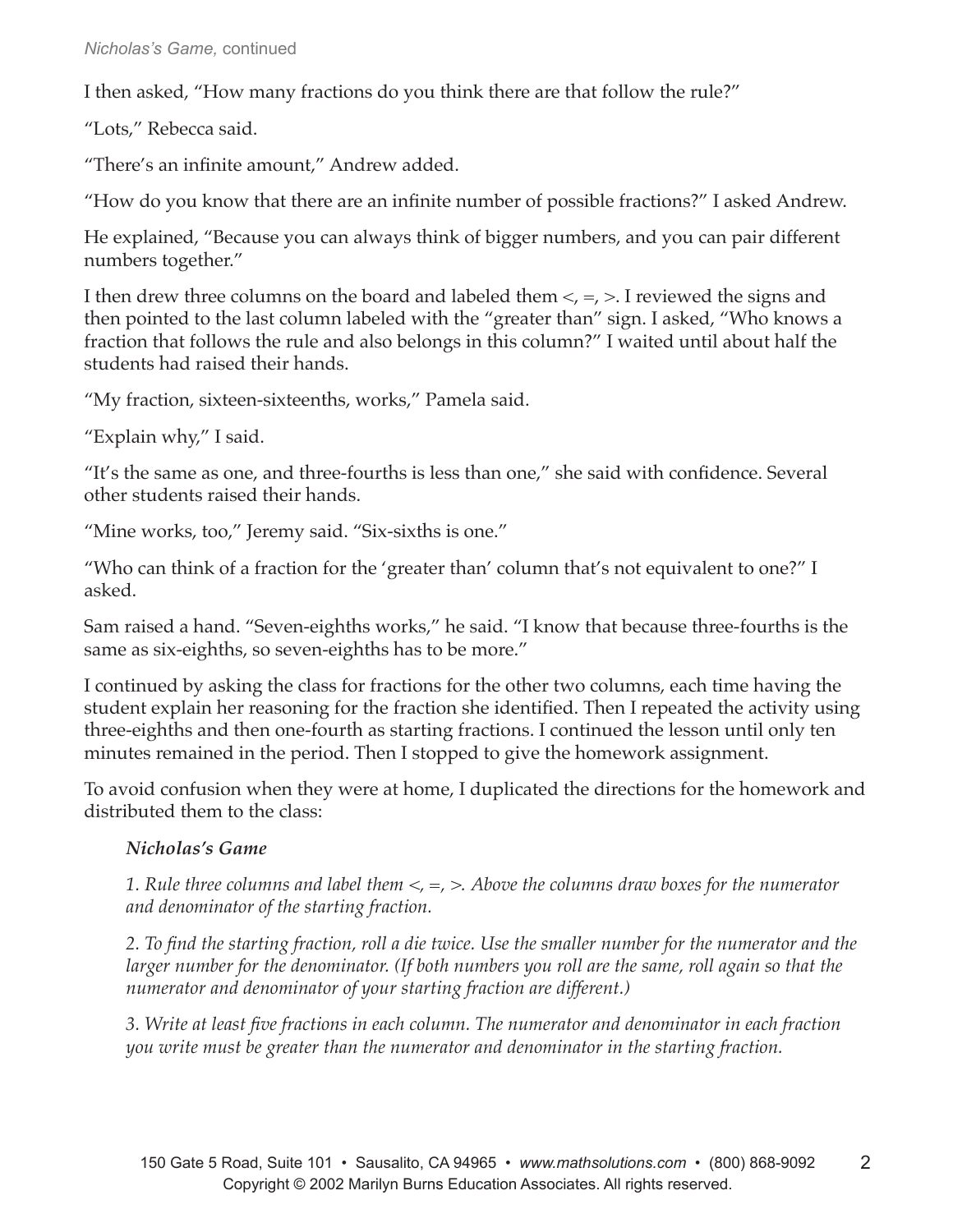*4. Choose one fraction from each column and explain how you know it belongs there. For example, write: I know that*  $\frac{3}{4}$  *is greater than*  $\frac{2}{3}$  *because* 

*5. You may use only one fraction that is equivalent to 1 whole, such as*  $\frac{5}{5}$  *or*  $\frac{11}{11}$  *or any fraction with the same numerator and denominator.* 

*6. If you think of a fraction that follows the rule, but you're not sure in which column it belongs, write it to the side and bring it to class for a discussion of "hard" fractions.* 

I explained to the students what they were to do. I emphasized the fifth rule. "This is so you'll have the chance to stretch your thinking beyond fractions that are equivalent to one," I said.

The next day, I had students report about what they had learned from the assignment. (See Figures 1–3.)



Figure 1: Delia's explanations are clear and correct.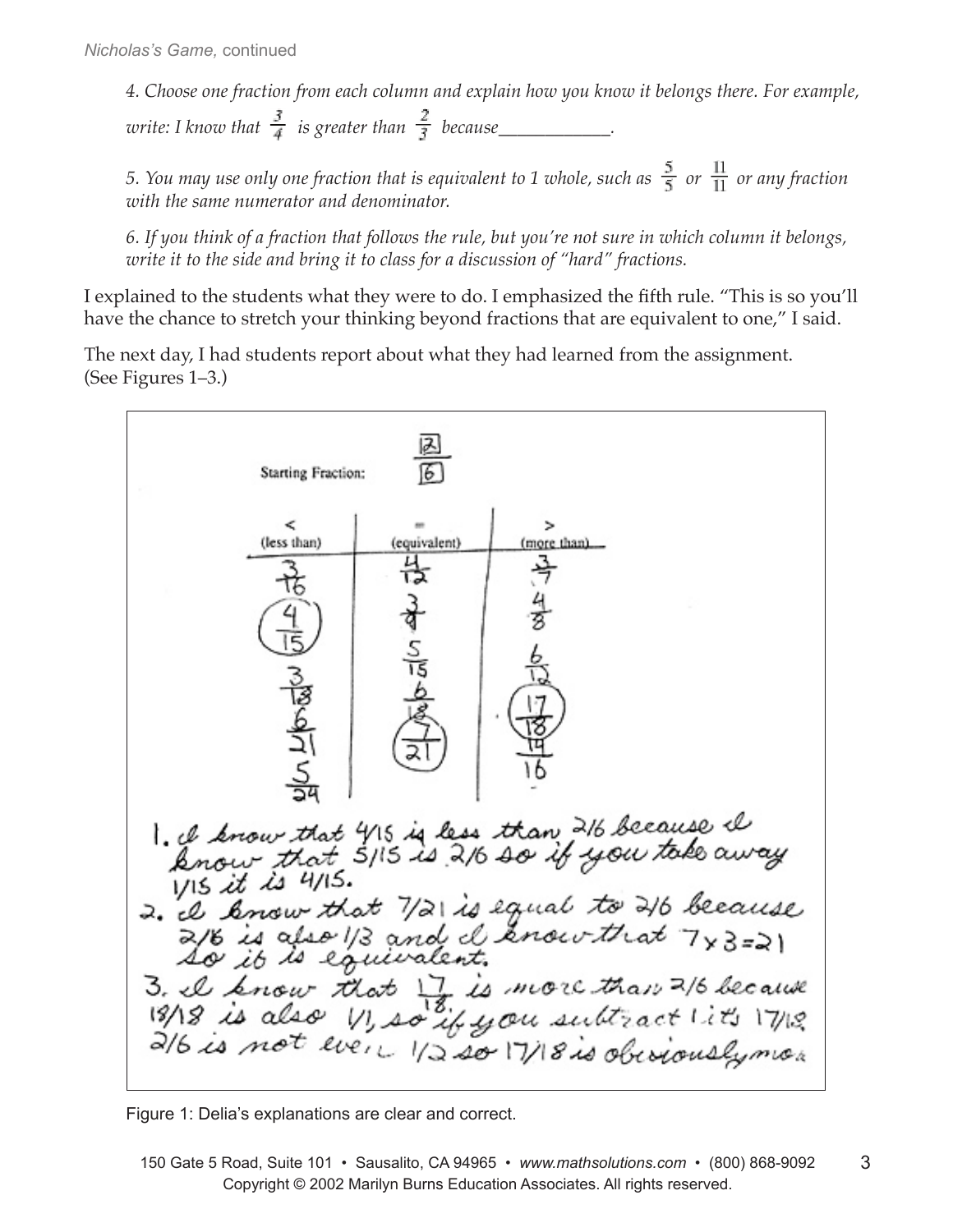

Figure 2: As Libby's paper shows, the game can provide experience with fractions greater than 1.